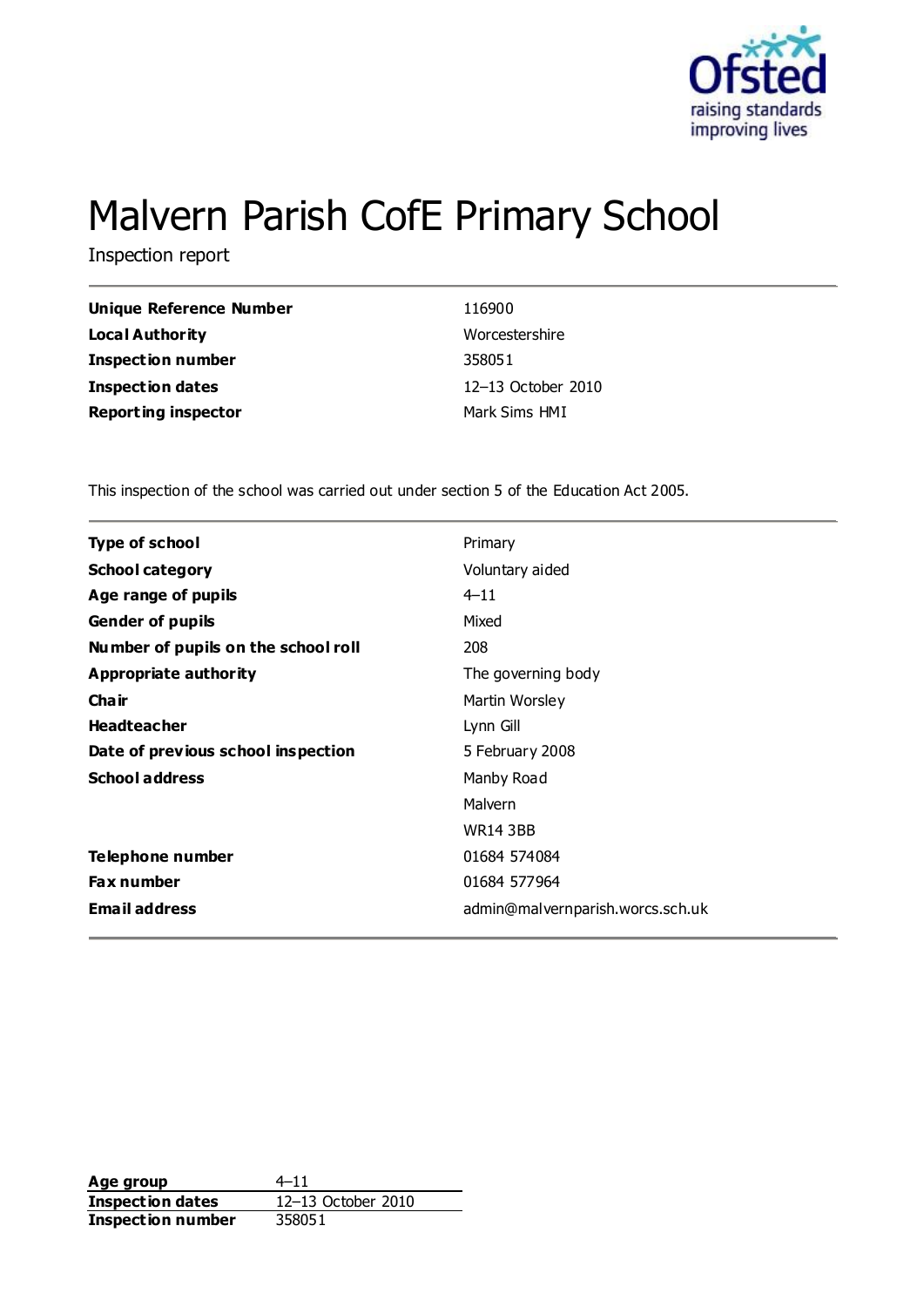The Office for Standards in Education, Children's Services and Skills (Ofsted) regulates and inspects to achieve excellence in the care of children and young people, and in education and skills for learners of all ages. It regulates and inspects childcare and children's social care, and inspects the Children and Family Court Advisory Support Service (Cafcass), schools, colleges, initial teacher training, work-based learning and skills training, adult and community learning, and education and training in prisons and other secure establishments. It assesses council children's services, and inspects services for looked after children, safeguarding and child protection.

Further copies of this report are obtainable from the school. Under the Education Act 2005, the school must provide a copy of this report free of charge to certain categories of people. A charge not exceeding the full cost of reproduction may be made for any other copies supplied.

If you would like a copy of this document in a different format, such as large print or Braille, please telephone 0300 1234 234, or email **[enquiries@ofsted.gov.uk](mailto:enquiries@ofsted.gov.uk)**.

You may copy all or parts of this document for non-commercial educational purposes, as long as you give details of the source and date of publication and do not alter the documentation in any way.

To receive regular email alerts about new publications, including survey reports and school inspection reports, please visit our website and go to 'Subscribe'.

Royal Exchange Buildings St Ann's Square Manchester M2 7LA T: 0300 1234 234 Textphone: 0161 618 8524 E: **[enquiries@ofsted.gov.uk](mailto:enquiries@ofsted.gov.uk)** W: **[www.ofsted.gov.uk](http://www.ofsted.gov.uk/)**

© Crown copyright 2010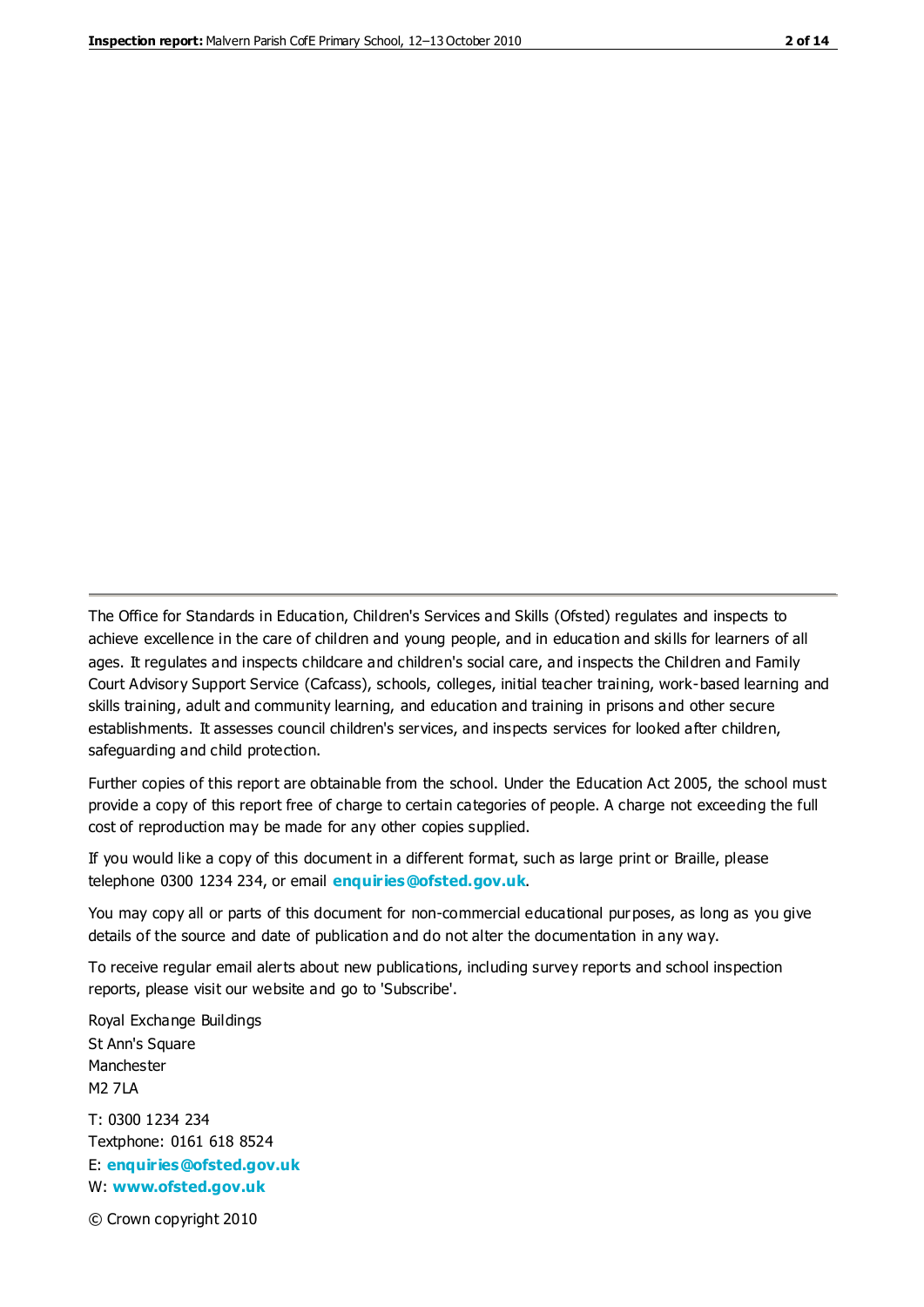# **Introduction**

This inspection was carried out by one of Her Majesty's Inspectors and two additional inspectors. The inspectors visited 13 lessons taught by 10 teachers. All classes were visited at least once. Inspectors also held meetings with the headteacher, staff, governors, pupils, parents, and a representative of the local authority. They observed the school's work and looked at a wide range of documentation including safeguarding documents, improvement plans, progress reports, minutes of governing body meetings and records of pupils' progress. Inspectors analysed questionnaires from 95 parents and carers and took account of questionnaires from staff and pupils.

The inspection team reviewed many aspects of the school's work. It looked in detail at a number of key areas.

- $\blacksquare$  How high is the attainment of different groups, particularly pupils with special educational needs and/or disabilities, more able pupils, boys and girls?
- How good is teaching, learning and pupils' progress in mathematics and English?
- How effective is curricular provision to broaden pupils' understanding of cultural diversity in the United Kingdom and the wider world?

# **Information about the school**

Malvern Parish CofE Primary is an average sized school. It serves an area of mainly privately owned housing in Malvern. Almost all the pupils have a White British background. Very few pupils speak English as an additional language. A much lower proportion of pupils than average is known to be eligible for free school meals. The percentage of pupils who have special educational needs and/or disabilities, including those with a statement of special educational needs, is also lower than the national average. The school holds a number of awards including Eco-school (silver), Healthy Schools status and the International Schools (intermediate) award.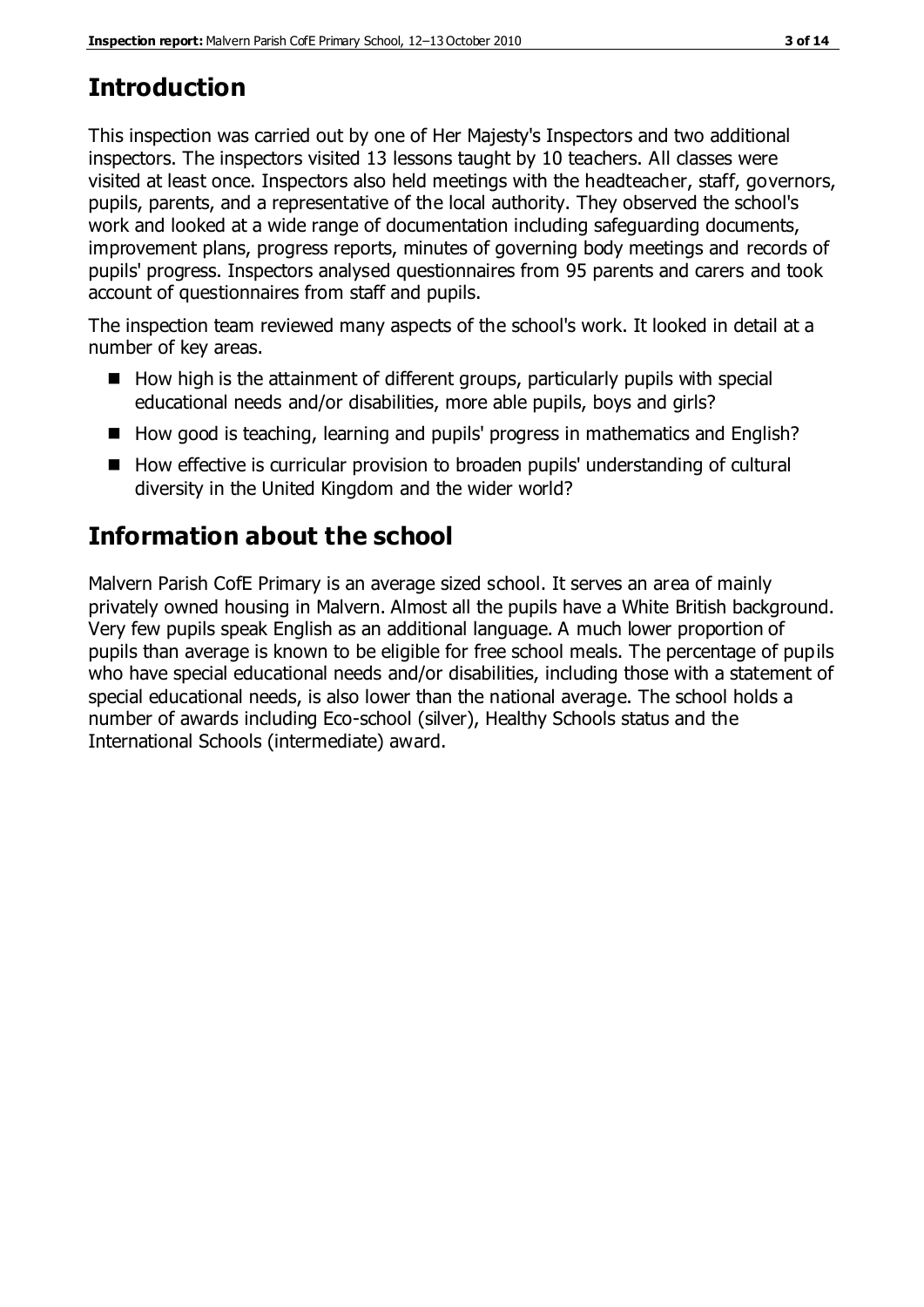# **Inspection judgements**

| Overall effectiveness: how good is the school?  |  |  |
|-------------------------------------------------|--|--|
| The school's capacity for sustained improvement |  |  |

## **Main findings**

Malvern Parish CofE Primary School provides a satisfactory standard of education for its pupils. It looks after its pupils well. This is reflected in the unanimous view of pupils who said they feel very safe and well cared for at school. Questionnaires from pupils and their parents and carers were also overwhelmingly positive. Partnerships with parents and carers are outstanding. Almost all who responded said they were happy with their children's' experience at Malvern Parish. According to one parent who summed up the views of many others, 'My child enjoys school and loves the whole environment. I am very happy with the school, teachers and education.'

The pupils themselves make a very significant contribution to the local and wider community. School councillors undertake 'learning walks' in classrooms feeding back their findings to the school's leaders and their peers. They play a full part in events within the local community, for example, visiting care homes, and have developed strong links with a partner school in Tanzania. They act as ambassadors for protecting the environment as eco warriors which has led to the school receiving the Eco-school (silver) award. Pupils enjoy coming to school. Their attendance is above average and improving and they show a positive attitude to their learning in and around school through their good behaviour.

The school offers a good curriculum to its pupils, which has been revised to be more creative and thematic. There is a wide range of extra curricular sports and other activities which are heavily over subscribed. Links with the school's partner school in Tanzania are reflected well in curriculum planning, which has significantly broadened pupils understanding of Africa, but pupils have had fewer direct opportunities to experience diversity in the United Kingdom.

Senior leaders know the strengths and weaknesses of the school including in teaching and learning through its self-evaluation. Capacity to improve is satisfactory because the impact of improvements put in place has yet to be seen sufficiently in raised achievement of pupils. The governing body makes a good contribution to the work of the school. It is well informed to provide both support and challenge to the school's leaders. Partnerships with local organisations, schools and outside agencies are strong. Children, who are at the expected level of attainment for their age when they start school, make good progress in the Early Years Foundation Stage, which offers a welcoming environment with good provision of teaching and extensive resources. By the beginning of Key Stage 1 they have already achieved standards that are above the national average.

Throughout the rest of their time in school pupils maintain a standard in their work that is above expectations. By the end of Key Stage 1 they exceed the expected level for their age in English and mathematics. In the most recent Key Stage 2 national tests the attainment of boys and girls in core subjects was above the national average and pupils with special educational needs and/or disabilities did better than their peers nationally.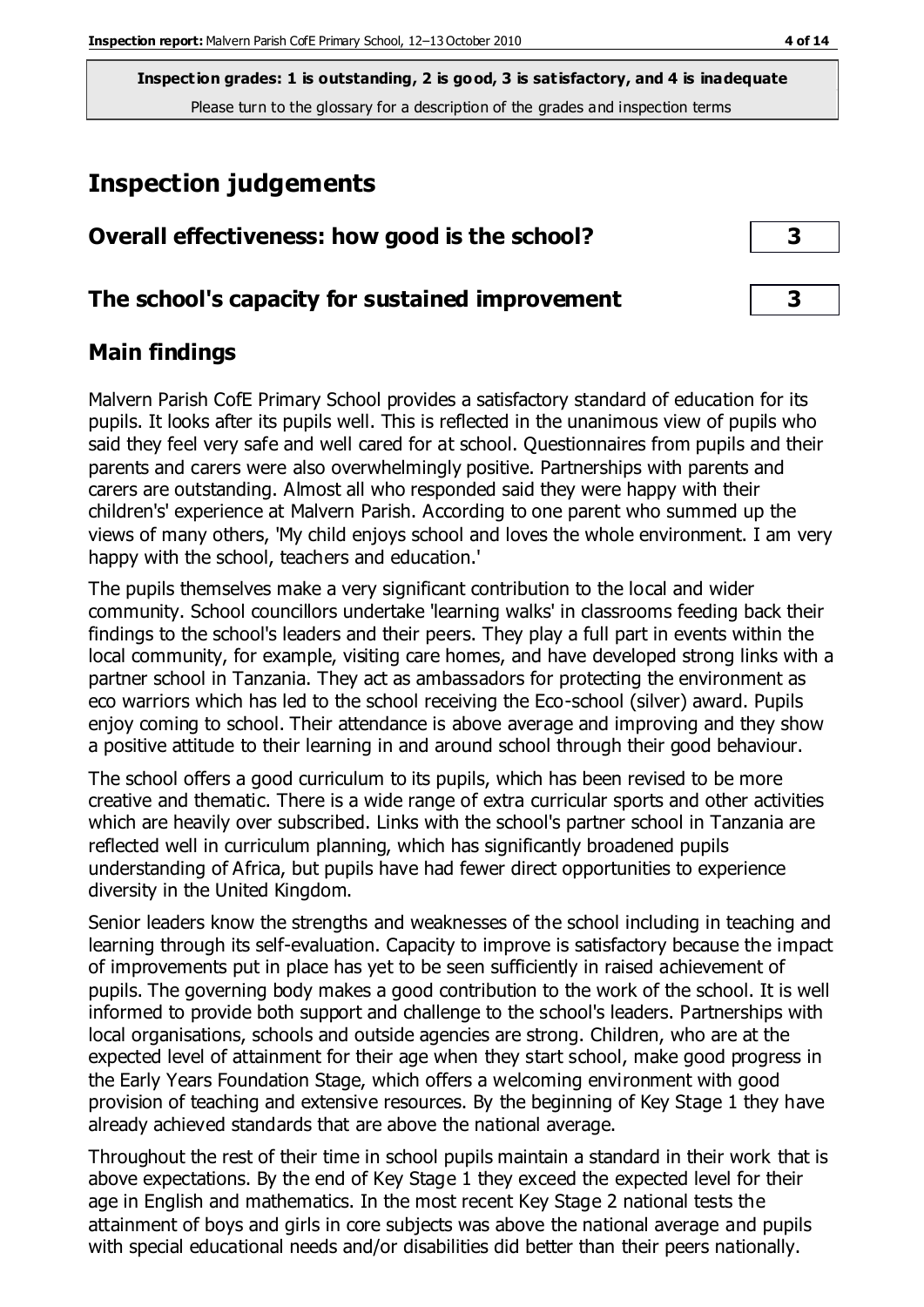The proportion of pupils who gained the highest level of attainment by the end of Key Stage 2 in English, mathematics and science was broadly average. Pupils' progress is satisfactory overall. This is because, although some of the teaching in Key Stages 1 and 2 is good or better, lesson activities planned for different groups of pupils in English and mathematics are not pitched consistently at the appropriate level and pace of challenge, given pupils' different starting points. Marking does not always give pupils clear guidance on how they could improve their work. The school now sets more challenging targets for pupils to make better than average progress. However, to date this has not had sufficient consistent impact in Key Stages 1 and 2, as monitoring of pupil progress has not been rigorous enough. Middle leaders are not sufficiently involved in monitoring teaching in their subjects and consequently those pupils at risk of falling behind are not identified early enough in order to provide additional support.

# **What does the school need to do to improve further?**

- $\blacksquare$  Ensure that teaching and learning are consistently good by:
	- matching tasks more closely to the needs of different groups of learners
	- providing sufficiently challenging targets for all learners in the tasks set
	- using assessment information including day-to-day marking more effectively to plan the next steps in learning for pupils.
- Ensure that the monitoring of teaching, learning and progress is sufficiently rigorous by:
	- enabling middle leaders to monitor teaching so they can hold staff to account for progress of pupils in their subjects
	- using data more systematically to track progress of all pupils so that intervention strategies can be put in place at an early stage for those at risk of not reaching their targets.
- Up to 40% of the schools whose overall effectiveness is judged satisfactory may receive a monitoring visit by an Ofsted inspector before their next section 5 inspection.

# **Outcomes for individuals and groups of pupils 3**

In the best lessons seen learning was good for all groups of pupils because tasks set were equally challenging, whatever pupils' level of attainment. The work was set at the appropriate starting point based on teachers' knowledge of pupils' previous learning. Pupils' learning is also good when they are engaged in problem solving of tasks with a real purpose, for example logging animals on an island or calculating profit on a fundraising exercise. This is not consistent across all lessons, however. As a result of this variation from one year group to another, pupils who have already achieved a higher than expected level of attainment in English and mathematics at the start of Key Stage 1 make satisfactory progress until the end of Key Stage 2.

Pupils have positive attitudes to their lessons, which they enjoy. They behave well, in and around the school. They have a good awareness of the importance of healthy eating and exercise and many sporting clubs are over subscribed. The school has received Healthy

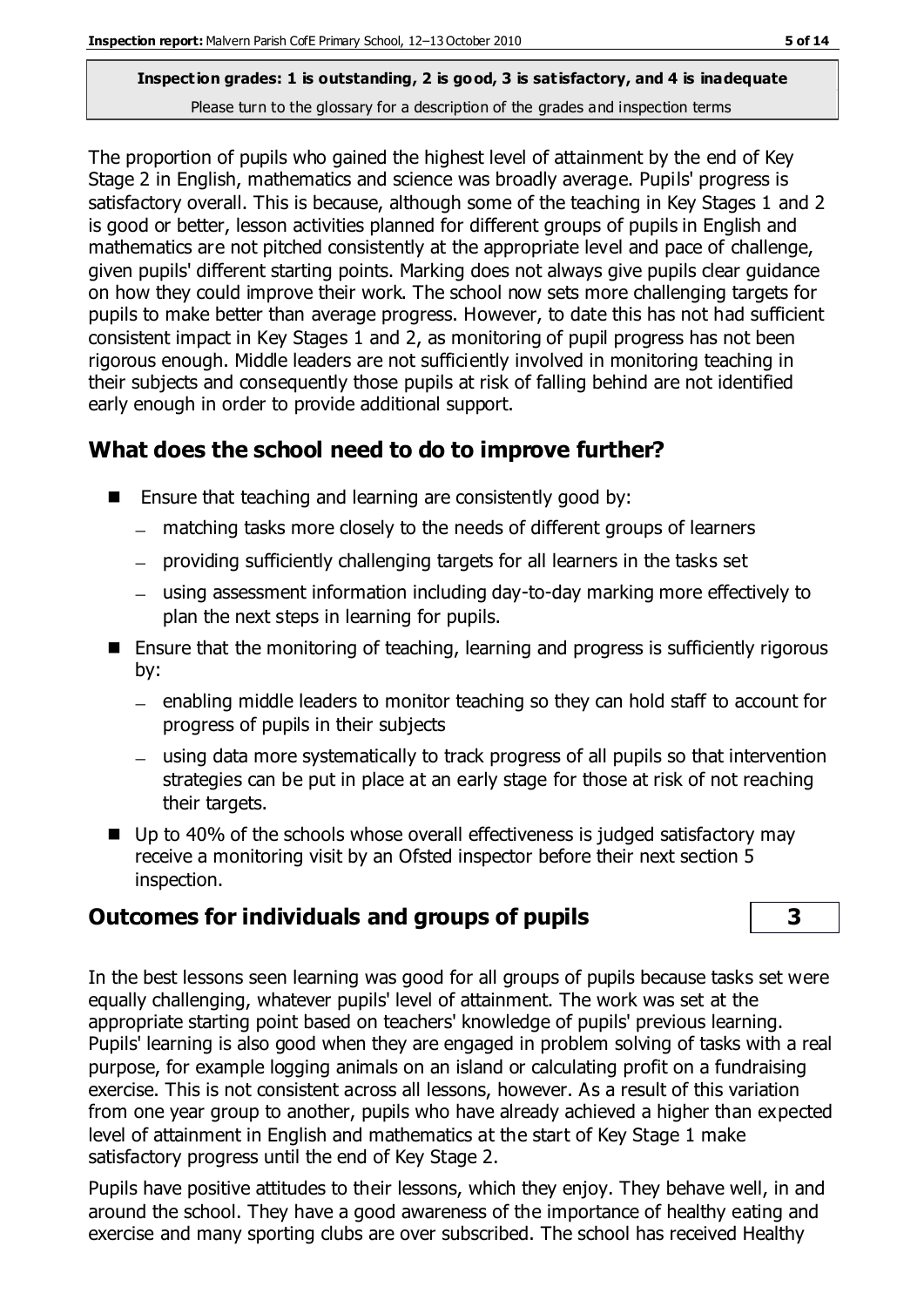# **Inspection grades: 1 is outstanding, 2 is good, 3 is satisfactory, and 4 is inadequate**

Please turn to the glossary for a description of the grades and inspection terms

Schools status. Through 'learning partners' they support each other with their learning. Those with special educational needs and/or difficulties also make satisfactory progress. Pupils respect each other and work well with each other when given group tasks. Pupils have well developed basic skills and through the school's business links have opportunities in their learning to prepare for the world of work. Their spiritual, moral and social and cultural development is good. Religious education lessons and assemblies significantly boost their spiritual and moral development, but their understanding of diversity in the United Kingdom is less well developed.

| Pupils' achievement and the extent to which they enjoy their learning                                                     | 3                       |
|---------------------------------------------------------------------------------------------------------------------------|-------------------------|
| Taking into account:<br>Pupils' attainment <sup>1</sup>                                                                   | $\mathcal{P}$           |
| The quality of pupils' learning and their progress                                                                        | 3                       |
| The quality of learning for pupils with special educational needs and/or disabilities<br>and their progress               | 3                       |
| The extent to which pupils feel safe                                                                                      | 1                       |
| Pupils' behaviour                                                                                                         | $\overline{2}$          |
| The extent to which pupils adopt healthy lifestyles                                                                       | $\overline{2}$          |
| The extent to which pupils contribute to the school and wider community                                                   | 1                       |
| The extent to which pupils develop workplace and other skills that will contribute to<br>their future economic well-being | $\overline{\mathbf{2}}$ |
| Taking into account:<br>Pupils' attendance <sup>1</sup>                                                                   | $\mathcal{P}$           |
| The extent of pupils' spiritual, moral, social and cultural development                                                   | 2                       |

These are the grades for pupils' outcomes

<sup>1</sup> The grades for attainment and attendance are: 1 is high; 2 is above average; 3 is broadly average; and 4 is low

# **How effective is the provision?**

Lessons typically present pupils with 'learning challenges' although at times the learning objectives set for pupils relate too much to completing tasks. Relationships between teachers, support staff and pupils are good. There is a wide variation in the quality of teaching from outstanding to satisfactory, although none is inadequate. The best lesson planning ensures that different tasks set for pupils are all based on their starting points and set them subtle challenges. Teachers involve teaching assistants well in lessons although the support for pupils with special educational needs and/or disabilities is similarly varied in its effectiveness. While some of these pupils make good progress others do not because the work is not consistently matched to their needs and lacks sufficient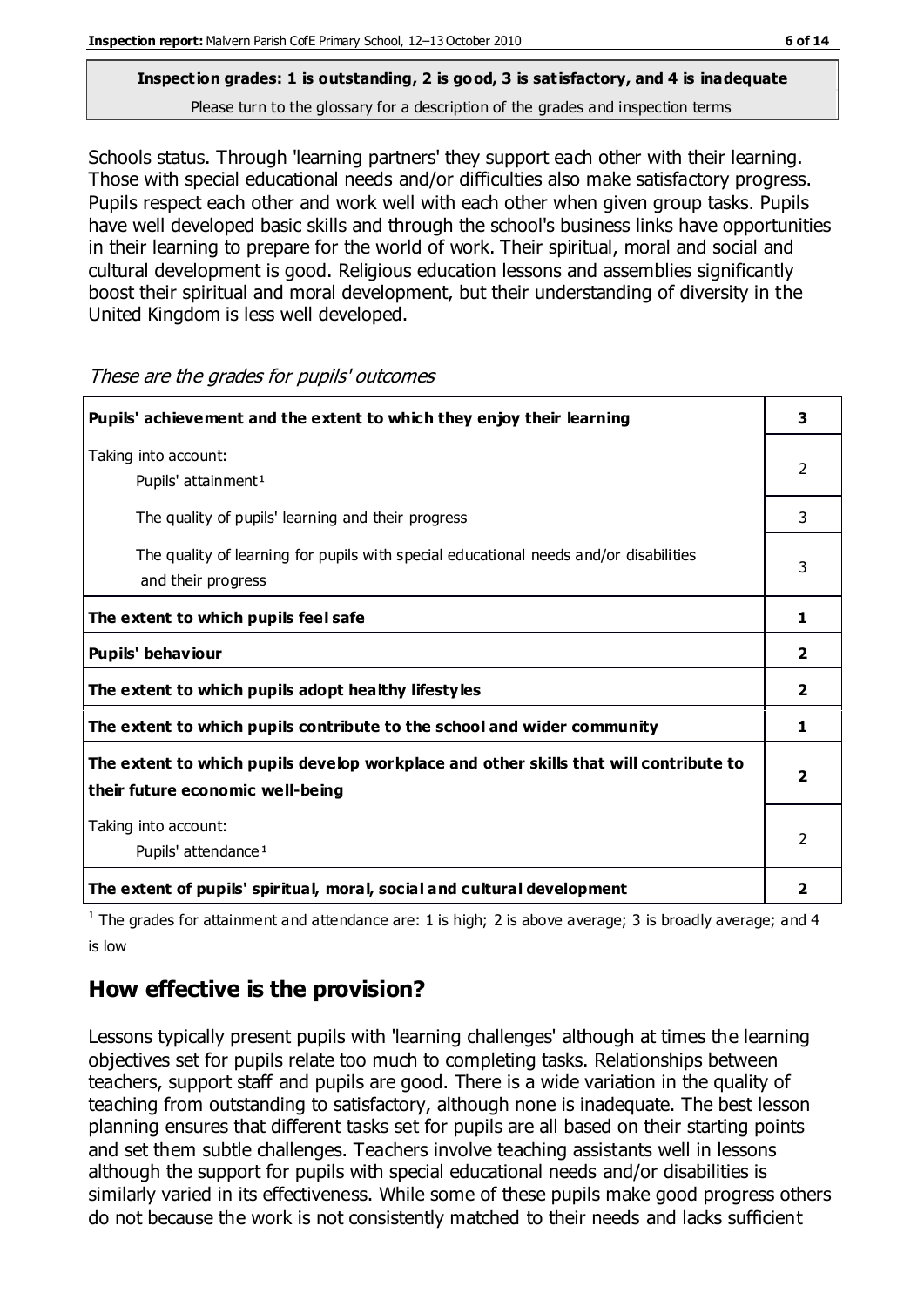challenge. Marking varies from comments that give pupils a clear idea how they can improve to brief notes of praise.

The curriculum provides pupils with a range of motivating and imaginative experiences built around whole school themes such as 'Water for All' or 'Extreme Environments'. Pupils speak enthusiastically about their 'essential learning experience' days, which provide a positive stimulus for these themes. Pupils have the opportunity to take part in investigations across subject areas where, for example, pupils make decisions about selling harvest produce to raise money for charity or logging and recording information about animals on an island. After-school clubs further broaden pupils' educational opportunities and add to their enjoyment of school although monitoring of the take up of these clubs by group requires further development.

Pupils are well looked after in school. Those at risk from becoming vulnerable are encouraged to build up their self-esteem and are fully integrated into the life of the school. Good relations with the adults they work with ensure that pupils feel valued. The safe and secure learning environment leads to good outcomes for their social development and well-being. Appropriate programmes are in place to support the learning of pupils who have special educational needs and/or disabilities. Transition arrangements are strong and good links have been established with the main feeder high school. The school has worked well with parents to reduce overall and persistent absence so that attendance is now good. In some instances not all behaviour incidents in the playground are recorded.

| The quality of teaching                                                                                    |  |
|------------------------------------------------------------------------------------------------------------|--|
| Taking into account:<br>The use of assessment to support learning                                          |  |
| The extent to which the curriculum meets pupils' needs, including, where relevant,<br>through partnerships |  |
| The effectiveness of care, guidance and support                                                            |  |

# **How effective are leadership and management?**

The headteacher, supported by her senior leaders, has identified accurately the strengths and areas for development in the school. Senior leaders have also been innovative in introducing a thematic creative curriculum. While senior leaders' monitoring of teaching is accurate, middle leaders are not sufficiently involved in the process. Senior leaders identified that targets for pupils were not sufficiently challenging given their attainment at the end of the Early Years Foundation Stage but, although these were modified last year, they have yet to make a sufficient impact on pupils' achievement. Tracking of pupils' progress against their targets is not yet sufficiently robust to allow early intervention for those who are falling behind.

The governing body is fully involved in the life of the school and provides a good balance of support and challenge to the school's leaders, for example in querying rising absence figures which have now subsequently fallen. There is a good range of partnerships to support learning. The work of outside agencies has led to pupils with special educational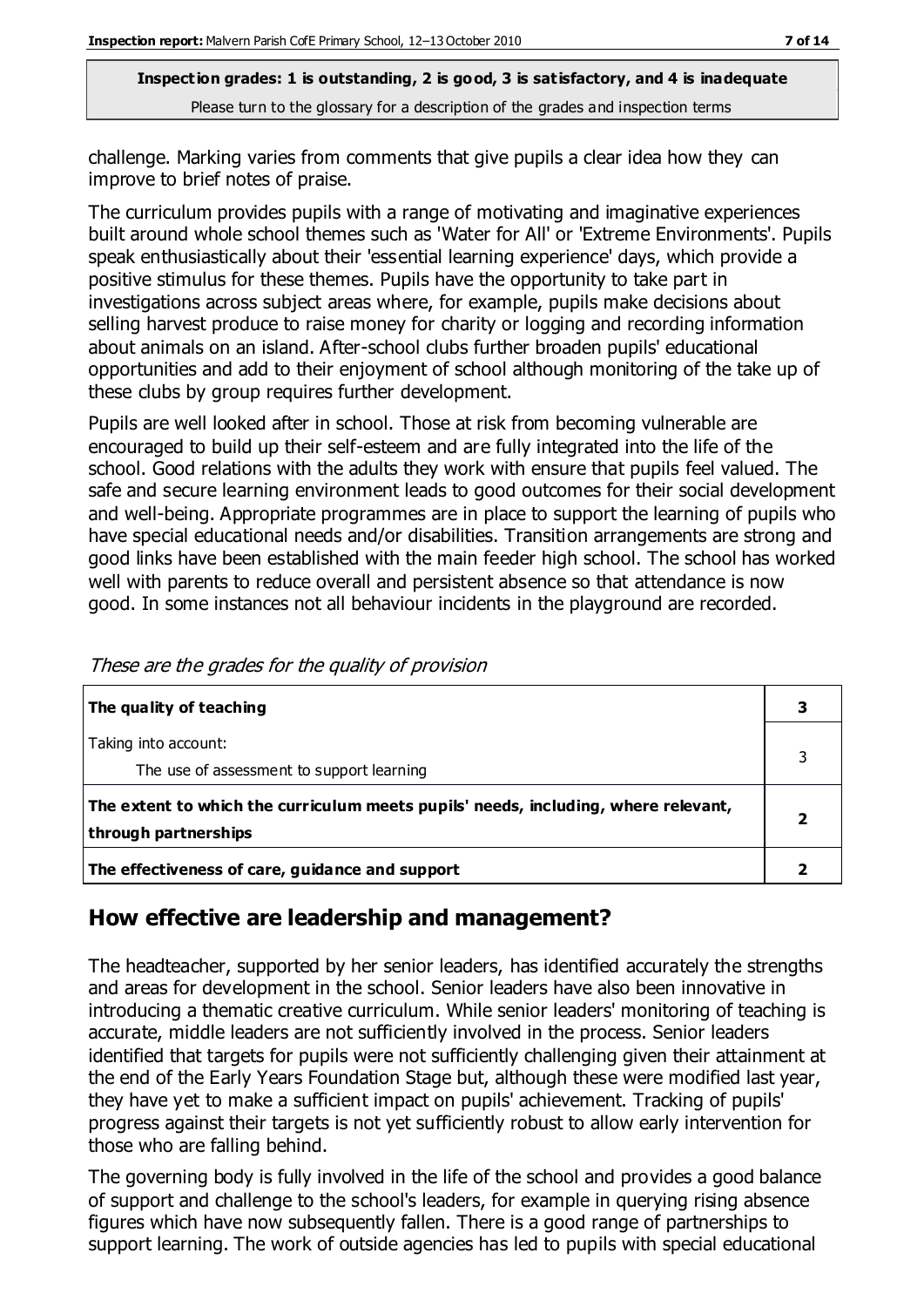needs and/or disabilities developing strategies to integrate well in lessons. There are very strong links with a school in Tanzania which has led to visiting teachers from the school taking lessons at Malvern Parish. The school has received the international schools award (intermediate). The involvement of local sports organisations has enhanced the extracurricular provision. The school's very strong relationship with parents has led to many of them joining the parents' forum and attending curriculum evenings to work in partnership to support their children's learning.

All requirements for safeguarding are met. A rigorous approach is taken by the school to ensure all its procedures are robust and staff receive regular and appropriate training. The governing body places a high priority on safeguarding and is well informed. The school promotes equal opportunity well by tracking attainment outcomes of pupils to ensure that no group is significantly over or under represented. The school has ensured that staff have been trained to improve the provision for boys and girls. The school fulfils its duties in the monitoring and reporting of racist incidents. Community cohesion is satisfactory. The school knows its local community well and has strong links with an African school, but other plans for linking with a school in England in a contrasting locality, visiting different places of worship and extending other global links, are at early stages of development.

| The effectiveness of leadership and management in embedding ambition and driving<br><i>improvement</i>                                                           |                         |
|------------------------------------------------------------------------------------------------------------------------------------------------------------------|-------------------------|
| Taking into account:<br>The leadership and management of teaching and learning                                                                                   | 3                       |
| The effectiveness of the governing body in challenging and supporting the<br>school so that weaknesses are tackled decisively and statutory responsibilities met | $\overline{\mathbf{2}}$ |
| The effectiveness of the school's engagement with parents and carers                                                                                             | 1                       |
| The effectiveness of partnerships in promoting learning and well-being                                                                                           | $\overline{\mathbf{2}}$ |
| The effectiveness with which the school promotes equality of opportunity and tackles<br>discrimination                                                           | $\overline{2}$          |
| The effectiveness of safeguarding procedures                                                                                                                     | $\overline{2}$          |
| The effectiveness with which the school promotes community cohesion                                                                                              | 3                       |
| The effectiveness with which the school deploys resources to achieve value for money                                                                             |                         |

#### These are the grades for leadership and management

# **Early Years Foundation Stage**

The large majority of children make good progress. In lessons, higher attaining children are suitably challenged. All children leave the Early Years Foundation Stage having reached an above level of attainment from a starting point broadly in line with expectations. Assessment information is used well to check children's next steps in development. Children are highly motivated and inquisitive learners and this combined with good teaching leads to children developing their confidence and independence. There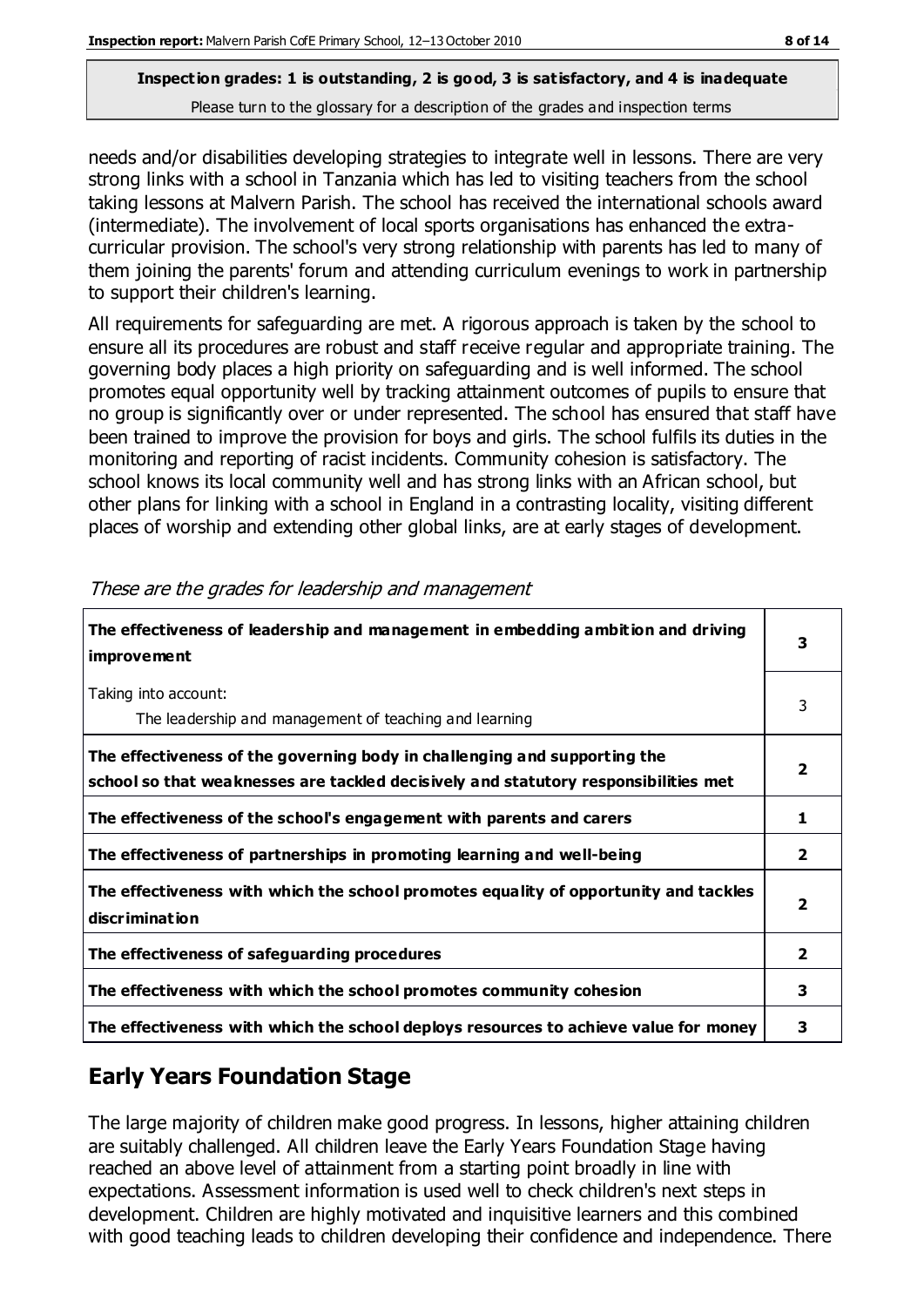is a vibrant, well-resourced and welcoming classroom environment which promotes learning, whereas the outdoor setting, while adequate, has more limited resources.

These are the grades for the Early Years Foundation Stage

| Overall effectiveness of the Early Years Foundation Stage                             |  |
|---------------------------------------------------------------------------------------|--|
| Taking into account:<br>Outcomes for children in the Early Years Foundation Stage     |  |
| The quality of provision in the Early Years Foundation Stage                          |  |
| The effectiveness of leadership and management of the Early Years Foundation<br>Stage |  |

### **Views of parents and carers**

A high proportion of parents and carers responded to the inspection questionnaire. The responses reflect their very positive relationship with the school as an overwhelming majority of them said they were happy with their child's experience at this school. Almost all of those who responded said that the staff keep their children safe and that their children enjoy school. They also said that they were well informed about their children's progress. A few who wrote comments said they wanted more opportunities for their children to take part in competitive sport. A small minority did not agree that the school deals effectively with unacceptable behaviour. Inspectors did not see any evidence of poor behaviour during the inspection. A few incidents have been recorded by the school but pupils said that those were always followed up and dealt with effectively.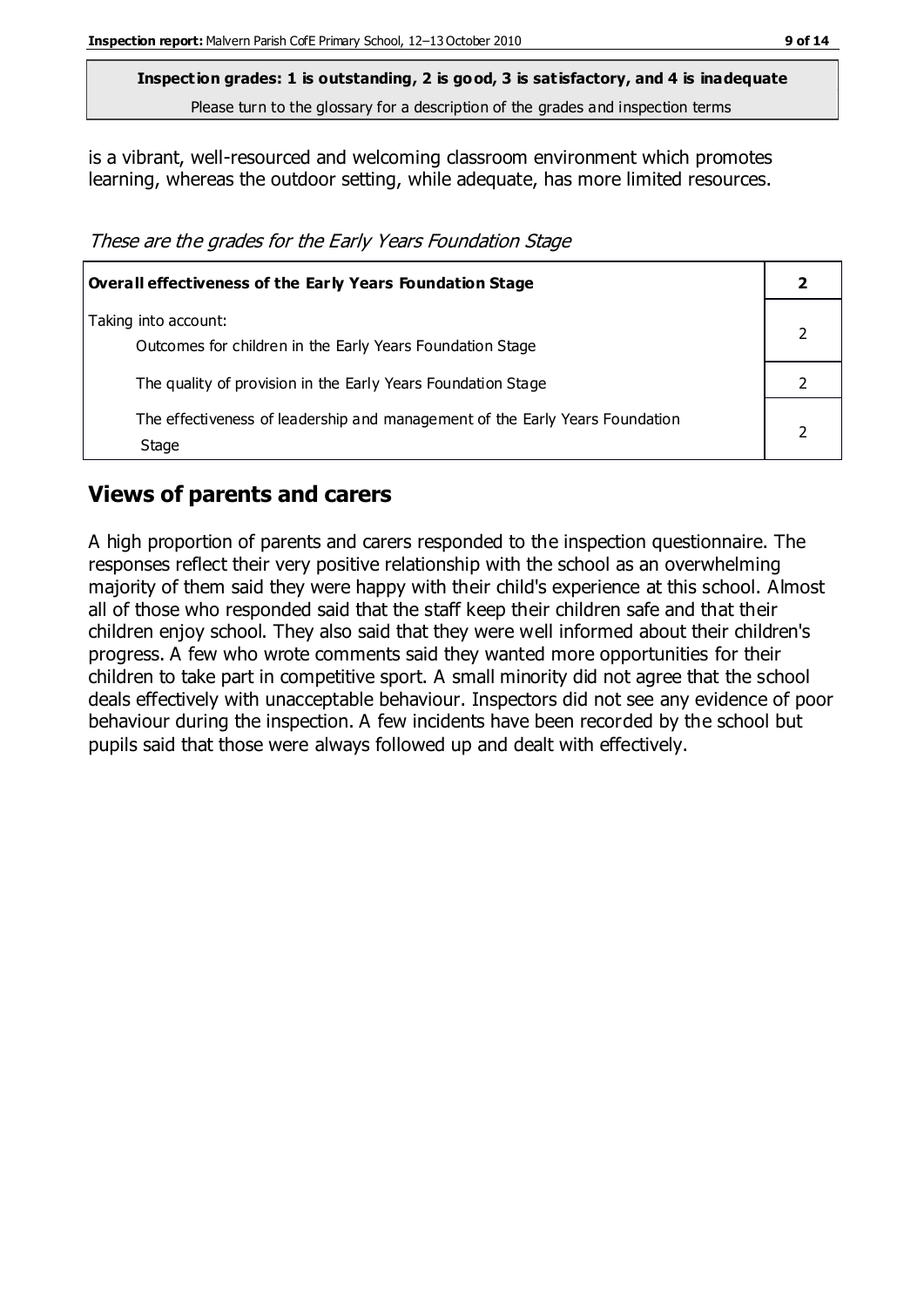#### **Responses from parents and carers to Ofsted's questionnaire**

Ofsted invited all the registered parents and carers of pupils registered at Malvern Parish CofE Primary School to complete a questionnaire about their views of the school.

In the questionnaire, parents and carers were asked to record how strongly they agreed with 13 statements about the school. The inspection team received 95 completed questionnaires by the end of the on-site inspection. In total, there are 208 pupils registered at the school.

| <b>Statements</b>                                                                                                                                                                                                                                       | <b>Strongly</b><br>agree |               | Agree        |               | <b>Disagree</b> |                | <b>Strongly</b><br>disagree |                |
|---------------------------------------------------------------------------------------------------------------------------------------------------------------------------------------------------------------------------------------------------------|--------------------------|---------------|--------------|---------------|-----------------|----------------|-----------------------------|----------------|
|                                                                                                                                                                                                                                                         | <b>Total</b>             | $\frac{0}{0}$ | <b>Total</b> | $\frac{0}{0}$ | <b>Total</b>    | $\frac{0}{0}$  | <b>Total</b>                | $\frac{0}{0}$  |
| My child enjoys school                                                                                                                                                                                                                                  | 62                       | 65            | 32           | 34            | 1               | $\mathbf{1}$   | $\mathbf 0$                 | $\mathbf 0$    |
| The school keeps my child<br>safe                                                                                                                                                                                                                       | 57                       | 60            | 37           | 39            | 1               | $\mathbf{1}$   | $\mathbf 0$                 | $\mathbf 0$    |
| My school informs me about<br>my child's progress                                                                                                                                                                                                       | 31                       | 33            | 60           | 63            | 1               | $\mathbf{1}$   | $\overline{2}$              | $\overline{2}$ |
| My child is making enough<br>progress at this school                                                                                                                                                                                                    | 37                       | 39            | 55           | 58            | $\overline{2}$  | $\overline{2}$ | 0                           | $\mathbf 0$    |
| The teaching is good at this<br>school                                                                                                                                                                                                                  | 39                       | 41            | 53           | 56            | $\overline{2}$  | $\overline{2}$ | $\mathbf 0$                 | $\mathbf 0$    |
| The school helps me to<br>support my child's learning                                                                                                                                                                                                   | 32                       | 34            | 58           | 61            | 0               | 0              | $\overline{2}$              | $\overline{2}$ |
| The school helps my child to<br>have a healthy lifestyle                                                                                                                                                                                                | 37                       | 39            | 53           | 56            | 4               | $\overline{4}$ | $\mathbf 0$                 | $\mathbf 0$    |
| The school makes sure that<br>my child is well prepared for<br>the future (for example<br>changing year group,<br>changing school, and for<br>children who are finishing<br>school, entering further or<br>higher education, or entering<br>employment) | 32                       | 34            | 57           | 60            | $\mathbf 0$     | 0              | $\mathbf 0$                 | $\mathbf 0$    |
| The school meets my child's<br>particular needs                                                                                                                                                                                                         | 33                       | 35            | 57           | 60            | 3               | 3              | $\mathbf{1}$                | 1              |
| The school deals effectively<br>with unacceptable behaviour                                                                                                                                                                                             | 15                       | 16            | 50           | 53            | 17              | 18             | 8                           | 8              |
| The school takes account of<br>my suggestions and concerns                                                                                                                                                                                              | 20                       | 21            | 59           | 62            | 9               | 9              | $\overline{2}$              | 2              |
| The school is led and<br>managed effectively                                                                                                                                                                                                            | 36                       | 38            | 55           | 58            | $\mathbf{1}$    | $\mathbf{1}$   | $\overline{2}$              | $\overline{2}$ |
| Overall, I am happy with my<br>child's experience at this<br>school                                                                                                                                                                                     | 46                       | 48            | 47           | 49            | $\pmb{0}$       | 0              | $\mathbf{1}$                | $\mathbf{1}$   |

The table above summarises the responses that parents and carers made to each statement. The percentages indicate the proportion of parents and carers giving that response out of the total number of completed questionnaires. Where one or more parents and carers chose not to answer a particular question, the percentages will not add up to 100%.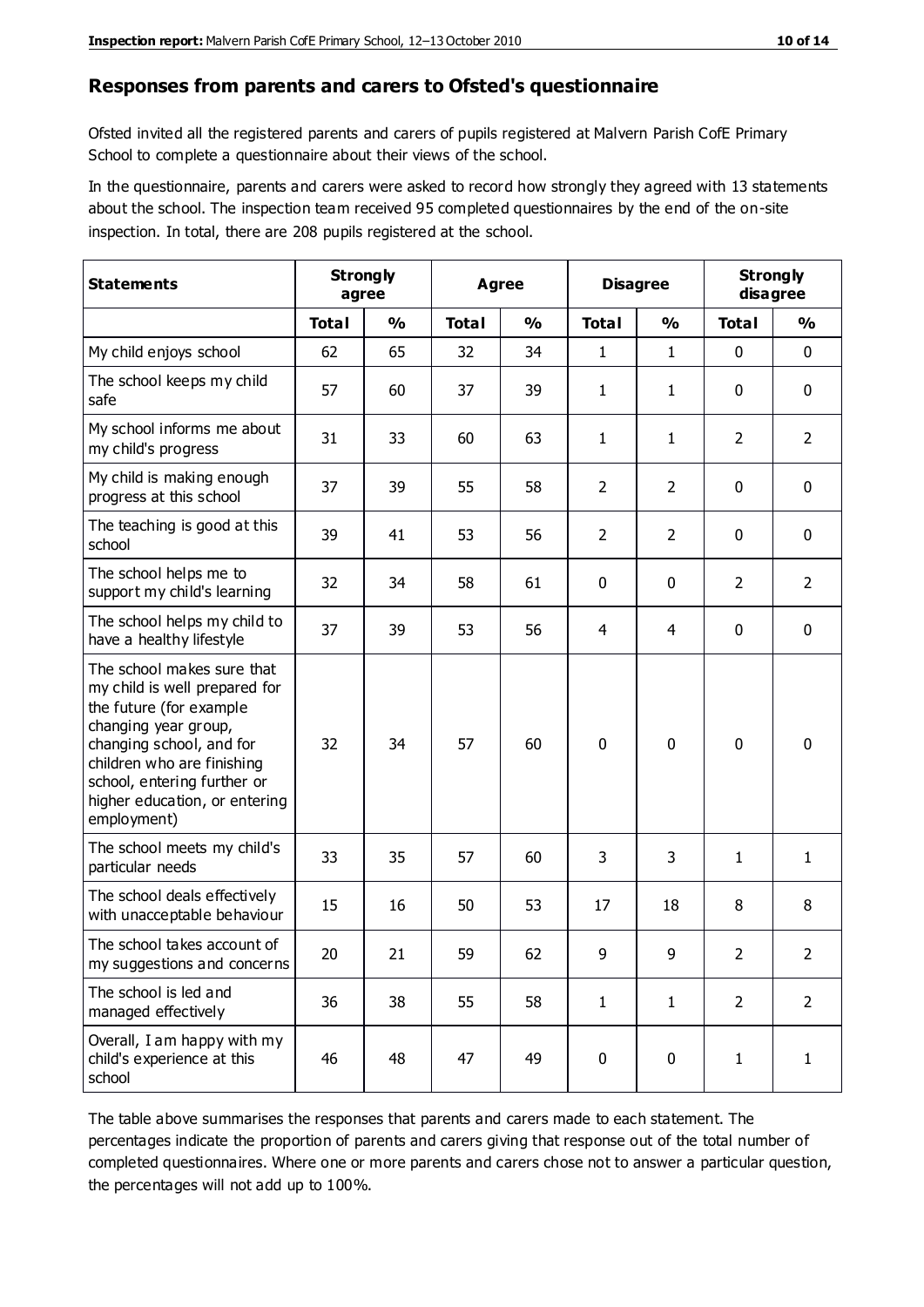# **Glossary**

| Grade   | <b>Judgement</b> | <b>Description</b>                                                                                                                                                                                                            |
|---------|------------------|-------------------------------------------------------------------------------------------------------------------------------------------------------------------------------------------------------------------------------|
| Grade 1 | Outstanding      | These features are highly effective. An outstanding school<br>provides exceptionally well for all its pupils' needs.                                                                                                          |
| Grade 2 | Good             | These are very positive features of a school. A school that<br>is good is serving its pupils well.                                                                                                                            |
| Grade 3 | Satisfactory     | These features are of reasonable quality. A satisfactory<br>school is providing adequately for its pupils.                                                                                                                    |
| Grade 4 | Inadequate       | These features are not of an acceptable standard. An<br>inadequate school needs to make significant improvement<br>in order to meet the needs of its pupils. Ofsted inspectors<br>will make further visits until it improves. |

### **What inspection judgements mean**

### **Overall effectiveness of schools**

|                       | Overall effectiveness judgement (percentage of schools) |      |                     |                   |
|-----------------------|---------------------------------------------------------|------|---------------------|-------------------|
| <b>Type of school</b> | <b>Outstanding</b>                                      | Good | <b>Satisfactory</b> | <b>Inadequate</b> |
| Nursery schools       | 58                                                      | 36   | 4                   | $\overline{2}$    |
| Primary schools       | 8                                                       | 43   | 40                  | 9                 |
| Secondary schools     | 10                                                      | 35   | 42                  | 13                |
| Sixth forms           | 13                                                      | 39   | 45                  | 3                 |
| Special schools       | 33                                                      | 42   | 20                  | 4                 |
| Pupil referral units  | 18                                                      | 40   | 29                  | 12                |
| All schools           | 11                                                      | 42   | 38                  | 9                 |

New school inspection arrangements were introduced on 1 September 2009. This means that inspectors now make some additional judgements that were not made previously.

The data in the table above are for the period 1 September 2009 to 31 March 2010 and are the most recently published data available (see **[www.ofsted.gov.uk](http://www.ofsted.gov.uk/)**). Please note that the sample of schools inspected during the autumn and spring terms 2009/10 was not representative of all schools nationally, as weaker schools are inspected more frequently than good or outstanding schools.

Percentages are rounded and do not always add exactly to 100. Secondary school figures include those that have sixth forms, and sixth form figures include only the data specifically for sixth form inspection judgements.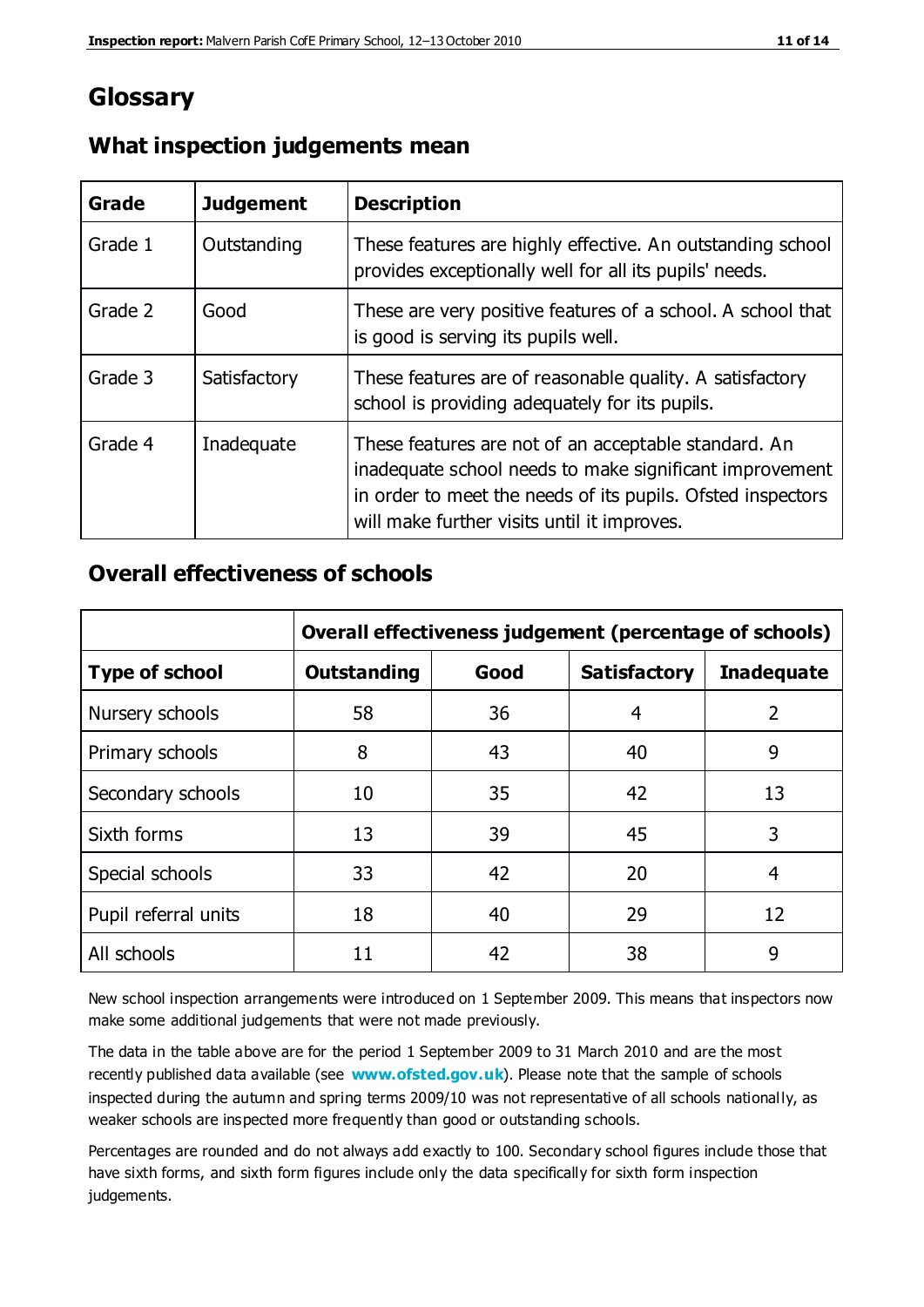# **Common terminology used by inspectors**

| Achievement:               | the progress and success of a pupil in their learning,<br>development or training.                                                                                                                                                          |  |  |
|----------------------------|---------------------------------------------------------------------------------------------------------------------------------------------------------------------------------------------------------------------------------------------|--|--|
| Attainment:                | the standard of the pupils' work shown by test and<br>examination results and in lessons.                                                                                                                                                   |  |  |
| Capacity to improve:       | the proven ability of the school to continue<br>improving. Inspectors base this judgement on what<br>the school has accomplished so far and on the quality<br>of its systems to maintain improvement.                                       |  |  |
| Leadership and management: | the contribution of all the staff with responsibilities,<br>not just the headteacher, to identifying priorities,<br>directing and motivating staff and running the school.                                                                  |  |  |
| Learning:                  | how well pupils acquire knowledge, develop their<br>understanding, learn and practise skills and are<br>developing their competence as learners.                                                                                            |  |  |
| Overall effectiveness:     | inspectors form a judgement on a school's overall<br>effectiveness based on the findings from their<br>inspection of the school. The following judgements,<br>in particular, influence what the overall effectiveness<br>judgement will be. |  |  |
|                            | The school's capacity for sustained<br>improvement.                                                                                                                                                                                         |  |  |
|                            | Outcomes for individuals and groups of pupils.                                                                                                                                                                                              |  |  |
|                            | The quality of teaching.                                                                                                                                                                                                                    |  |  |
|                            | The extent to which the curriculum meets<br>pupils' needs, including, where relevant,<br>through partnerships.                                                                                                                              |  |  |
|                            | The effectiveness of care, guidance and<br>support.                                                                                                                                                                                         |  |  |
| Progress:                  | the rate at which pupils are learning in lessons and<br>over longer periods of time. It is often measured by<br>comparing the pupils' attainment at the end of a key                                                                        |  |  |

stage with their attainment when they started.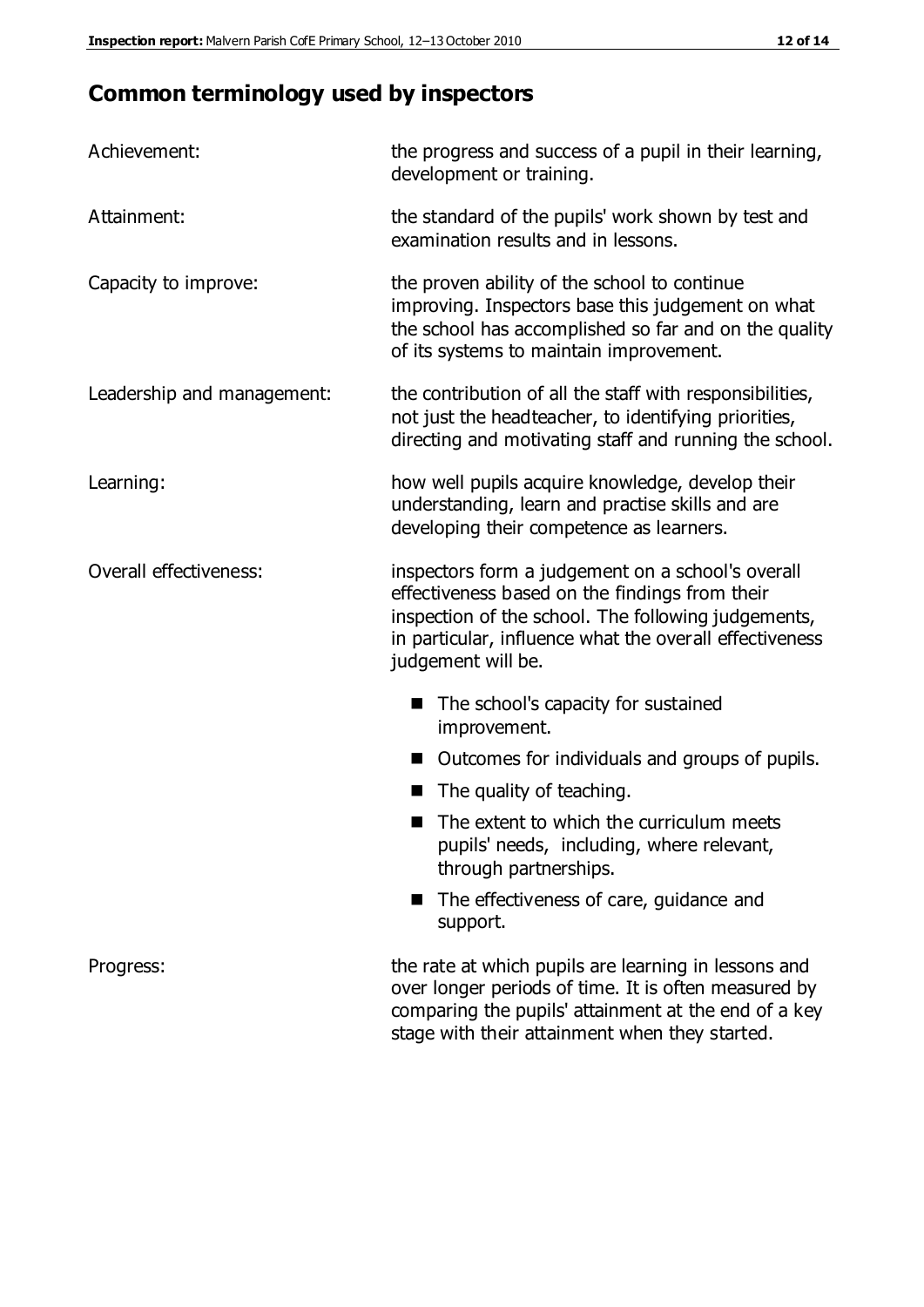### **This letter is provided for the school, parents and carers to share with their children. It describes Ofsted's main findings from the inspection of their school.**

14 October 2010

#### Dear Pupils,

#### **Inspection of Malvern Parish CofE Primary School, Malvern, WR14 3BB**

Thank you for the warm welcome we received when we inspected your school recently. We are grateful that so many of you made time to speak to us and for your valuable contribution to the inspection. Malvern Parish is a satisfactory school.

These are the good things that we found out about your school.

You make good progress in your learning when you first join the school. You go on to maintain above average standards by the time you leave at the end of Year 6.

Most of you enjoy school, feel safe and want to do your best.

You like the way adults at the school care about you and help you.

You enjoy learning about interesting topics, such as 'Water for All' or 'Extreme Environments', and we agree that learning is fun in your school.

Those of you who are school councillors do a good job in helping your school's leaders.

The school works very well with your parents to support you in your learning.

We think that these things would make your school even better.

To help you to make faster progress, we have asked your teachers to make sure that all your lessons really challenge you all to do your best.

We have asked your school's leaders to check how well you are doing more regularly to make sure you are making sufficient progress.

We have also asked your teachers to let you know how to improve your work more often, when they mark your books.

You can play your part by asking your teachers if you are not sure how you could improve your work.

Our best wishes to you, and we hope that you have an enjoyable and interesting school year.

Yours sincerely

Mark Sims Her Majesty's Inspector